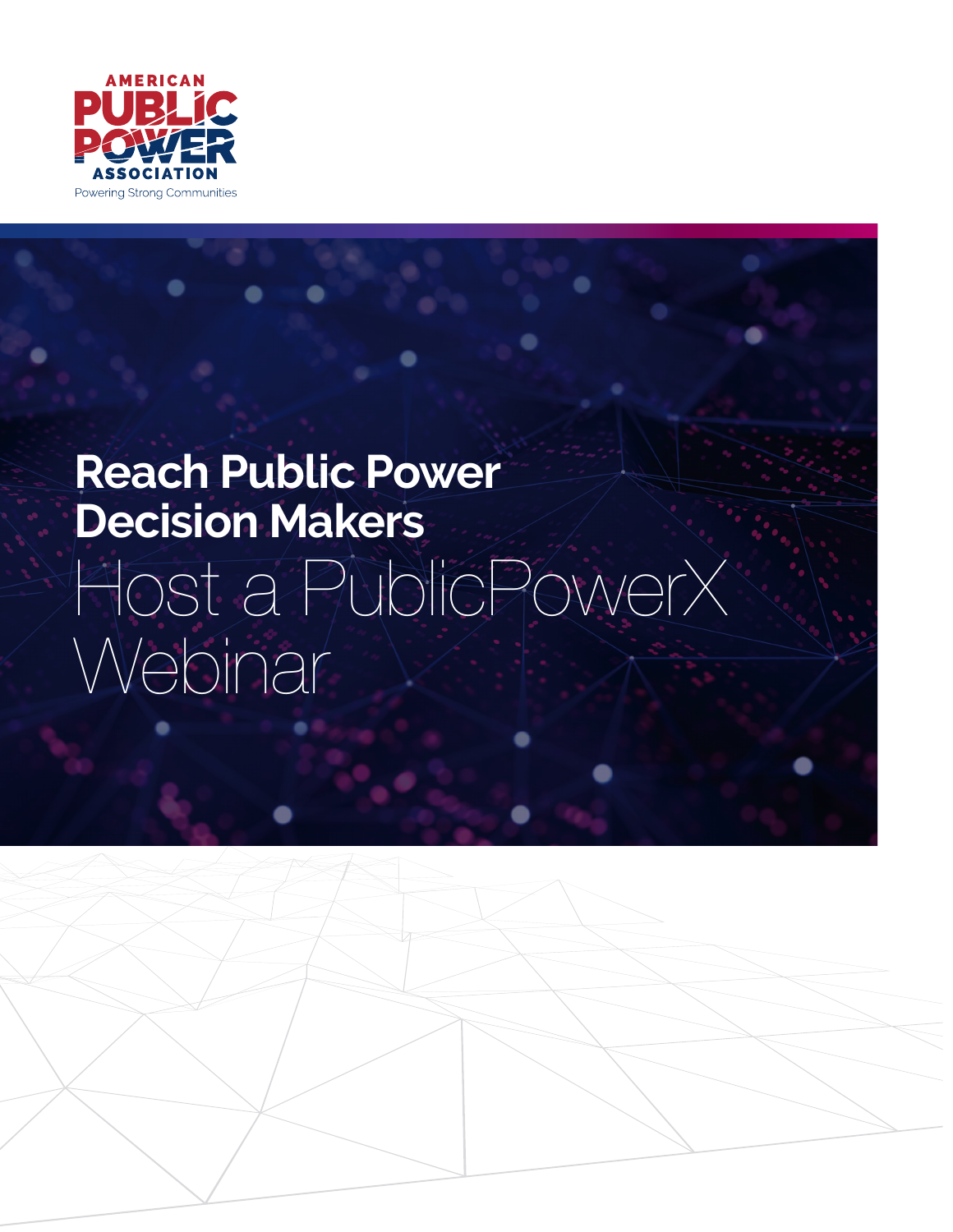

### **Why PublicPowerX?**

Hosting a PublicPowerX webinar is a great way to position your company as a knowledge expert, grow brand recognition, and generate leads. As a host, you choose the topic, and, we'll market the webinar extensively to your target audience at our 1,500 member utilities.

Webinars must be educational and run 60 minutes (45-minute presentation and 15-minute Q&A).

### **What is the American Public Power Association?**

We're the voice of not-for-profit, community-owned utilities that power 2,000 towns and cities nationwide. We represent public power before the federal government to protect the interests of the more than 49 million customers that public power utilities serve and the 96,000 people they employ. Our association

advocates and advises on electricity policy, technology, trends, training, and operations. Our members strengthen their communities by providing superior service, engaging citizens, and instilling pride in community-owned power.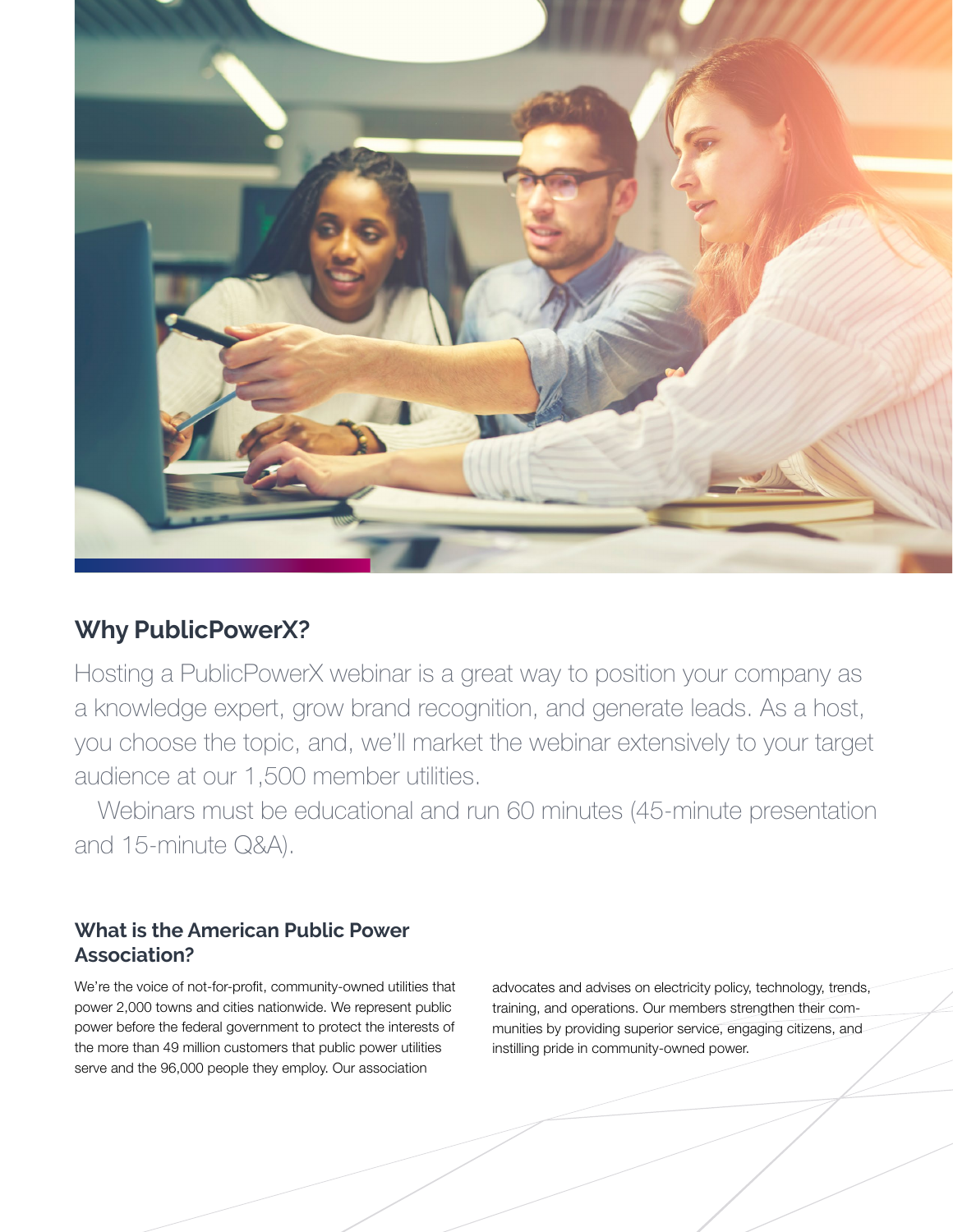## PublicPowerX Webinar Host

| Elite Associate Member | \$6,000  |
|------------------------|----------|
| Associate Member:      | \$7,000  |
| Nonmember              | \$14,000 |

### **Benefits**

- $\circ$  Opportunity to establish your company as an industry knowledge expert
- $\circ$  Opportunity to reach a targeted group of public power decision makers via APPA's marketing efforts
- $\circ$  Logo featured on APPA website in conjunction with the webinar description
- $\circ$  Logo featured in webinar email and social media marketing
- $\circ$  Webinar recording/slides sent to attendees post-event
- $\circ$  Webinar recording posted in the APPA Product Store post-event to allow for additional views
- $\circ$  Webinar recording provided for posting on your website
- $\circ$  Pre- and post- attendee lists in Excel. Name, title, organization, U.S. postal address. *APPA policy prevents the sharing of attendee emails and phone numbers.*

## Save money on a PublicPowerX Webinar! Become a corporate associate member.

Corporate associate membership distinguishes your company as a lead supporter of public power and provides tangible benefits that get your name in front of the nation's 2,000 community-owned electric utilities. We offer two levels — standard and Elite — to fit your needs and budget. Both options provide your employees with significant benefits, but with an Elite membership you are given extensive branding and networking opportunities. Learn more at [www.PublicPower.org/Join.](https://www.publicpower.org/about/join)

## Questions?

**Membership** [Membership@PublicPower.org,](mailto://Membership@PublicPower.org) 202.467.2926